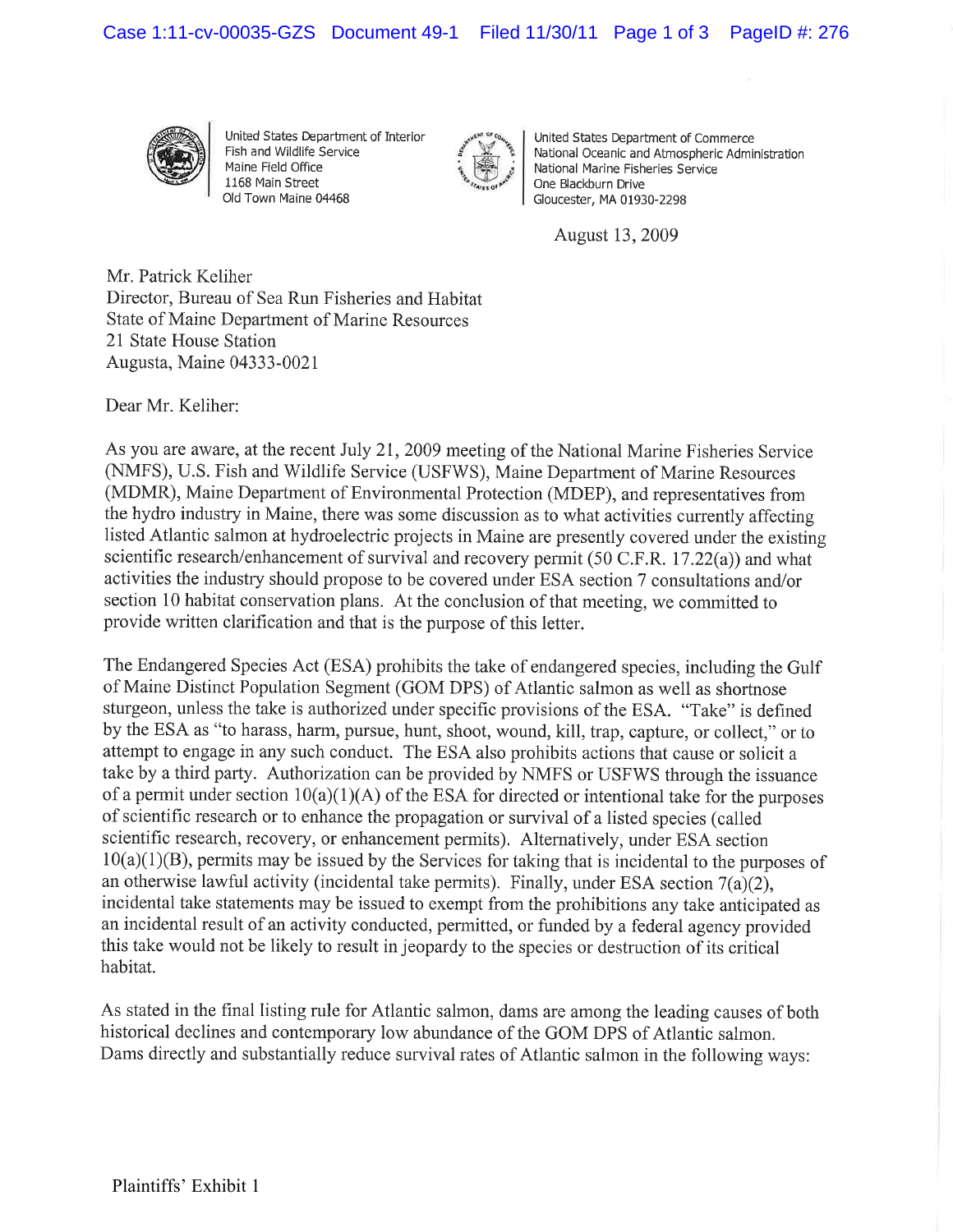- 1. Dams directly limit access to otherwise suitable habitat. This has reduced spatial distribution of the GOM DPS over the last 200 years.
- 2. Dams also directly kill and injure a significant number of salmon on both upstream and downstream migrations. Injury and mortality due to dams occurs at the smolt and adult life stages. These older life stages are particularly important from <sup>a</sup> demographic perspective since slight changes in survival rates at older life stages can drive demographic trends.
- 3. Dams also degrade the productive capacity of habitats upstream by inundating formerly free-flowing rivers, reducing water quality, and changing fish communities.

Because of these impacts, NMFS and USFWS determined that dams represent a significant threat to the survival and recovery of the GOM DPS.

It is important that all of the impacts of dams on all life stages of Atlantic salmon be identified, and examined, and permitted, as appropriate, both to facilitate recovery of the species and to ensure that the industry has full protection and authorization under the ESA. We have advised dam owners that they should comprehensively identify and analyze all aspects of their operations that could impact salmon (and perhaps sturgeon) including, but not limited to, impeded passage, entrainment/impingement, effects on flow, and effects on water quality. This analysis could be compiled in either a habitat conservation plan to be submitted as an application for a section  $10(a)(1)(B)$  incidental take permit or a species protection plan to be filed with FERC to request a license amendment which would trigger a section 7 consultation. As you are aware, under the Statement of Cooperation between NMFS and USFWS, NMFS has responsibility for addressing dams regardless of which option is pursued.

To clarify, the MDMR section  $10(a)(1)(A)$  enhancement of survival permit covers the trapping and handling of the fish for scientific data collection and/or utilization in the conservation hatchery program per trap operating procedures and fish handling protocols, but not the effects of the dam on the upstream passage of salmon. The MDMR permit addresses only the effects on those fish that are trapped or sampled under the direction of state fishery biologists for data collection or use in the hatchery restoration program. The impact of the dam on passage and habitat conditions is not authorized under the MDMR section  $10(a)(1)(A)$  permit.

While the State of Maine does own and operate several fishways at hydroelectric projects within the geographic range of the GOM DPS of Atlantic salmon (the Veazie Dam fishway is owned and operated by the State of Maine), these fishways are appurtenant structures to the power operations at FERC-licensed facilities. Therefore, it is the obligation of dam owners to identify, address, and seek ESA authorization and protection for the impact of these structures and their operations on listed species and their habitats. For instance, if a Licensee cannot demonstrate that 100% of upstream (or downstream) migrants can move safely and without delay past a dam, then take coverage under the ESA will be needed. That authorization and protection cannot be provided by others holding section  $10(a)(1)(A)$  enhancement of survival permits. Enhancement of survival permits under section  $10(a)(1)(A)$  can be issued only for scientific purposes or to enhance the propagation or survival of a listed species. The presence and operation of a hydroelectric dam is for generation of electricity, not for a scientific purpose or to enhance the survival of salmon. Because dams have been identified as a significant threat to the species, they